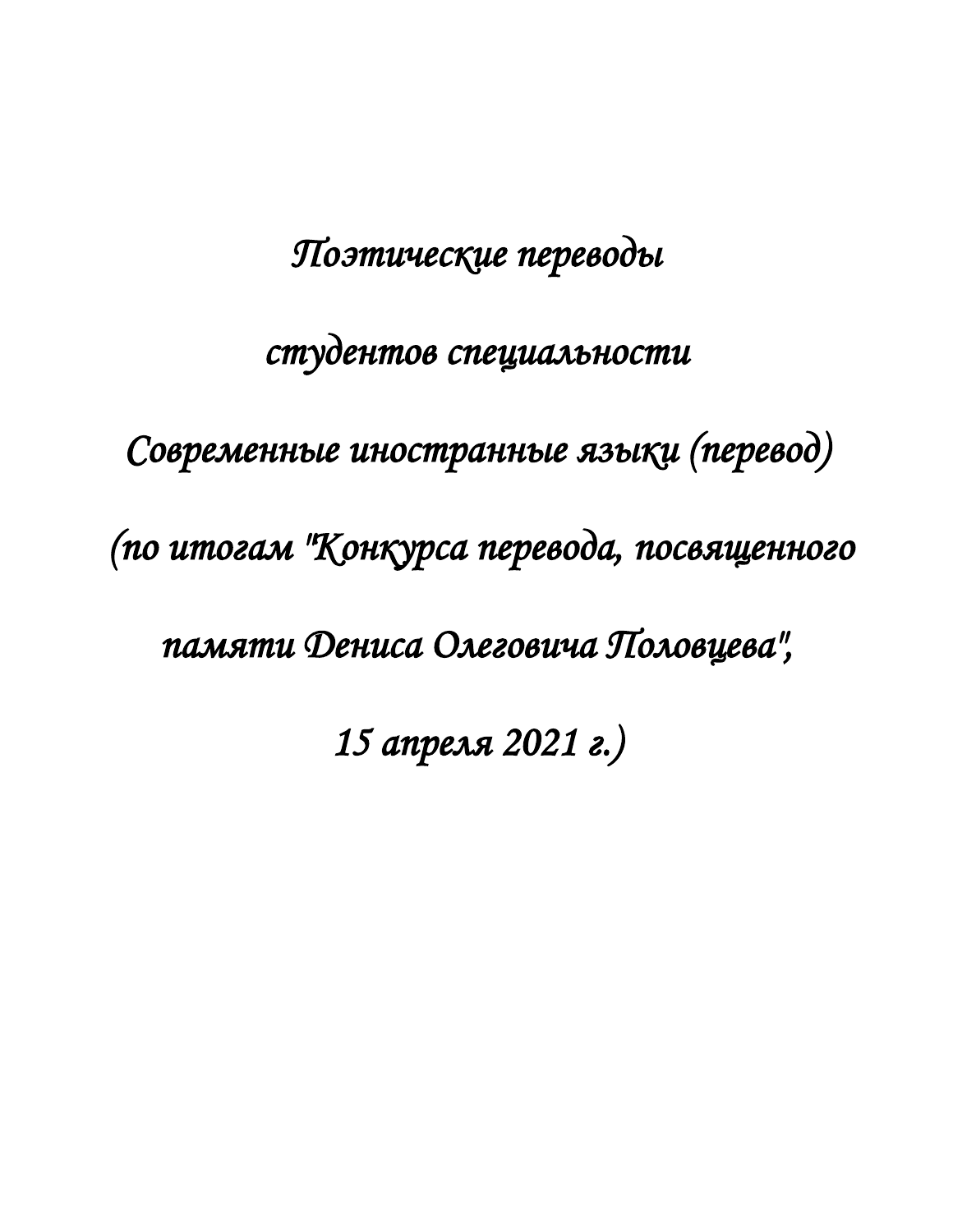### *To Eternity*

*Оригинал: Любоў Сівурава «Да вечнасьцi» Перевод с белорусского: Татьяна Козырицкая*

*I'll withdraw to an outlying kingdom, Promised land, uncharted eather's depths. My descendents - deeds millstone I'll leave them, To eternal ease will leave myself.* 

*And from distance I will keep on watching, This alone will be my main concern, Both the plowman, horse's bridle clutching, And the sprouts that spring their way upturn.* 

*The blue ribbons of the rivers flowing And the streams to splatter in the grass. God won't charge me harvesting or hoeing - Only rest, not trying to surpass.*

*Playful wind will move the gentle grasses. Wormwood smell - a pleasure to inhale! I'll be laying on the herbal mattress That will cover me with sleepy vail.* 

*I will spread my wings, take off the ground Freely rushing into bluish skies, To the place where cosmic dust is glowing, To the sunshine and the distant stars.*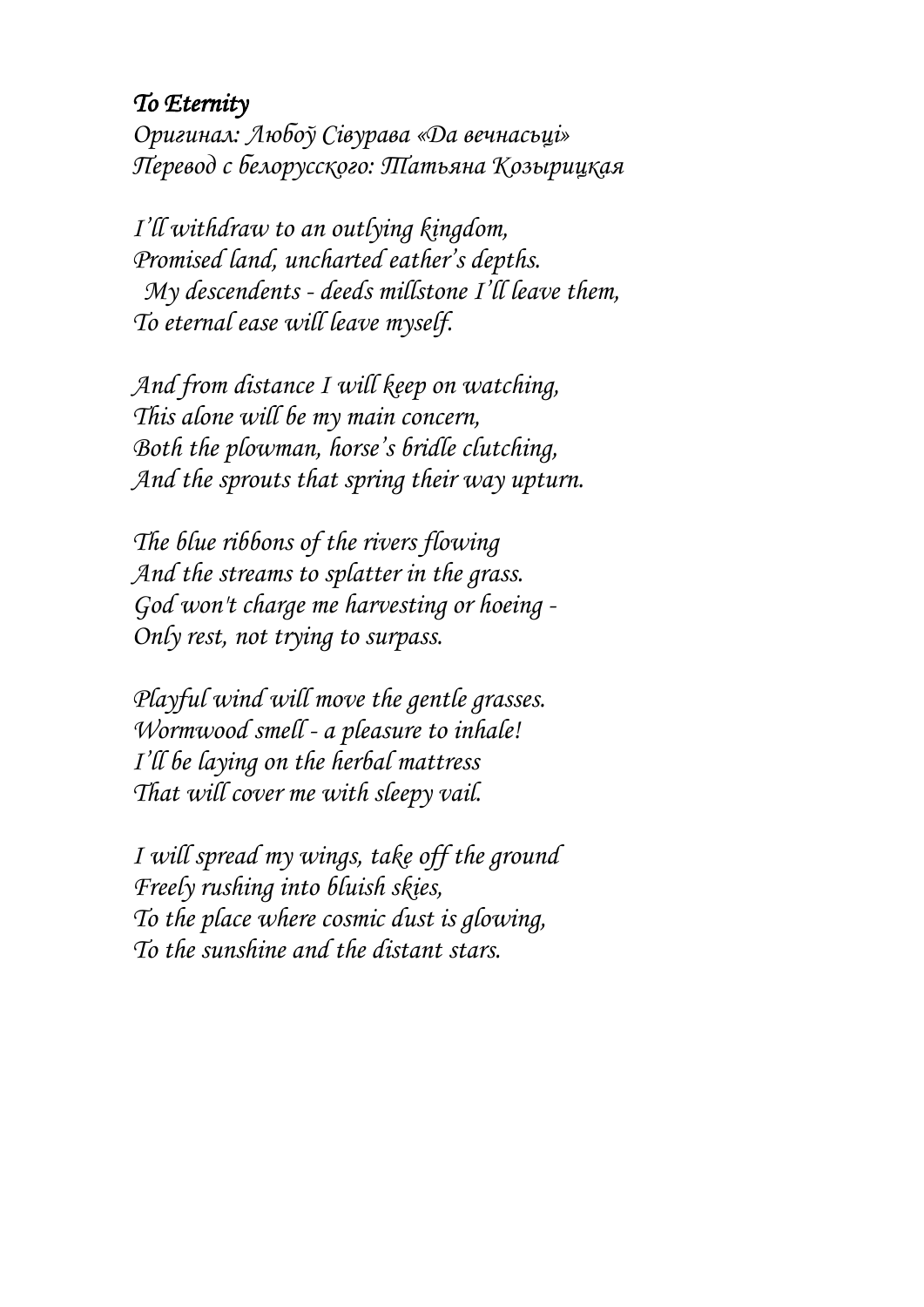#### *Into Endlessness*

*Оригинал: Любоў Сівурава «Да вечнасьцi» Перевод с белорусского: Анна Раковец*

*One day I'll find a place to go A place of dreams, to lands unknown, I'll leave the burden far behind To dive the endless peace of mind.*

*I will look down the earth and see Just see, since nothing bothers me, The curve of spine that gung-ho horse, And slowly growing springtime crops.*

*I'll see the rivers running like a snake Among the stones and herbs to find a lake, And then the mighty Maker sets me free, I'll hear the words he speaks "Just see!"*

*A roguish wind will brush through weeds And touch my nose with fragrant tips, I'll fall upon the bed of golden hay To see the dreams that make me stay.*

*I'll spread my wings to feel the air Enjoy the height that I do not care, I fly around the skies I'll never frown Just see the stars when sun goes down.*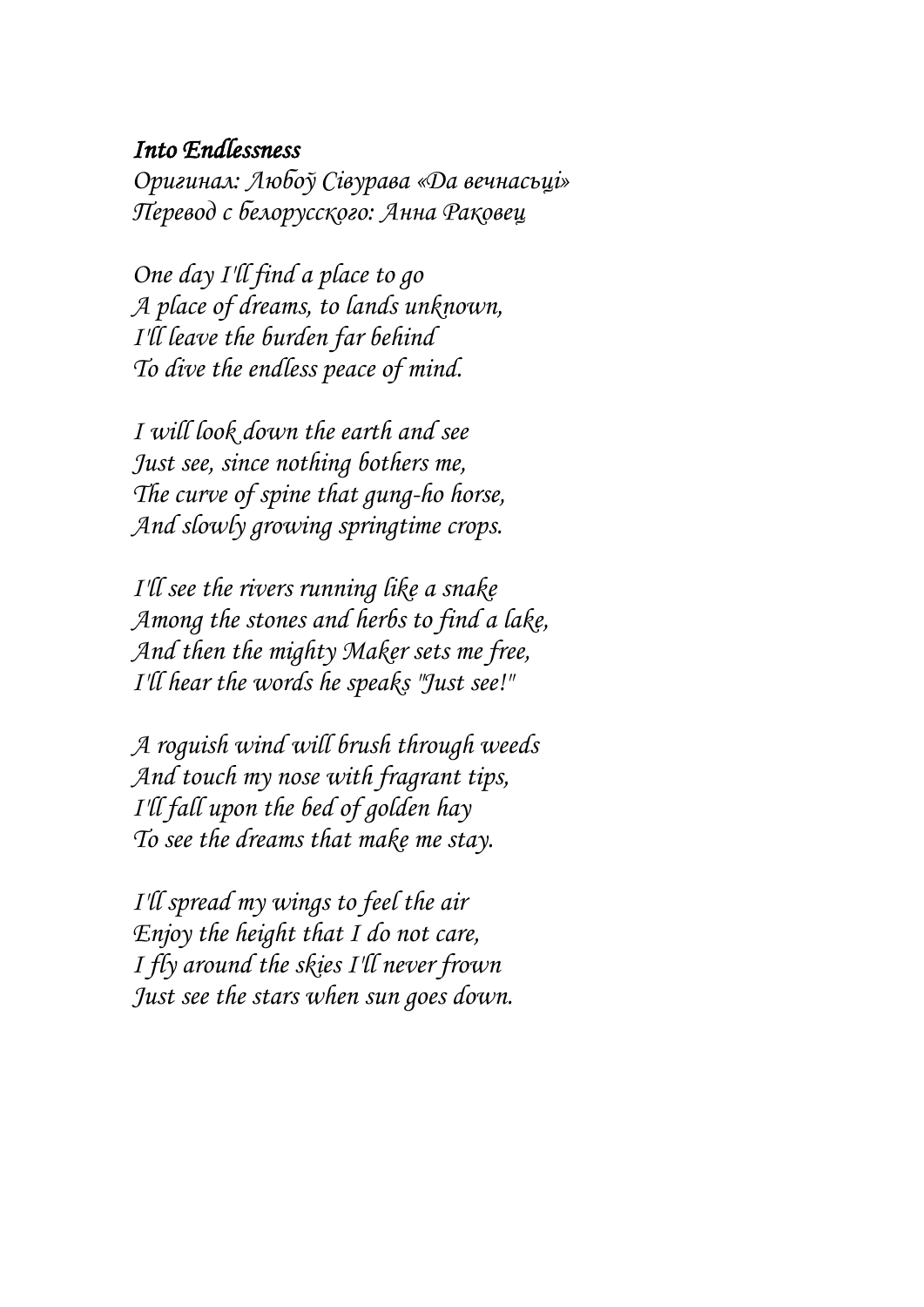#### *Eternity*

*Оригинал: Любоў Сівурава «Да вечнасьцi» Перевод с белорусского: Валерия Подневич*

*I will go to a distant land, To unknown country of dream. Leave my burden to heiress and Dive into eternity stream.*

*And from there I will observe Man and horse dragging the plow. Only this will be my concern Watching flowers in springtime blow.*

*Rivers bleeding like pale blue snake And brook splashing over the grass. The Lord gives me nothing to make, Comes in peace and says: "Have a glance".*

*Trembling herbs on the cool soft breeze What a pleasure to feel sage smell! I will lay on silk hay with ease Many marvelous dreams it can tell.*

*I will spread my snowy white wings And fly up to the deep blue sky. To the space, to the dust and rings, To the starlight and sun glow high.*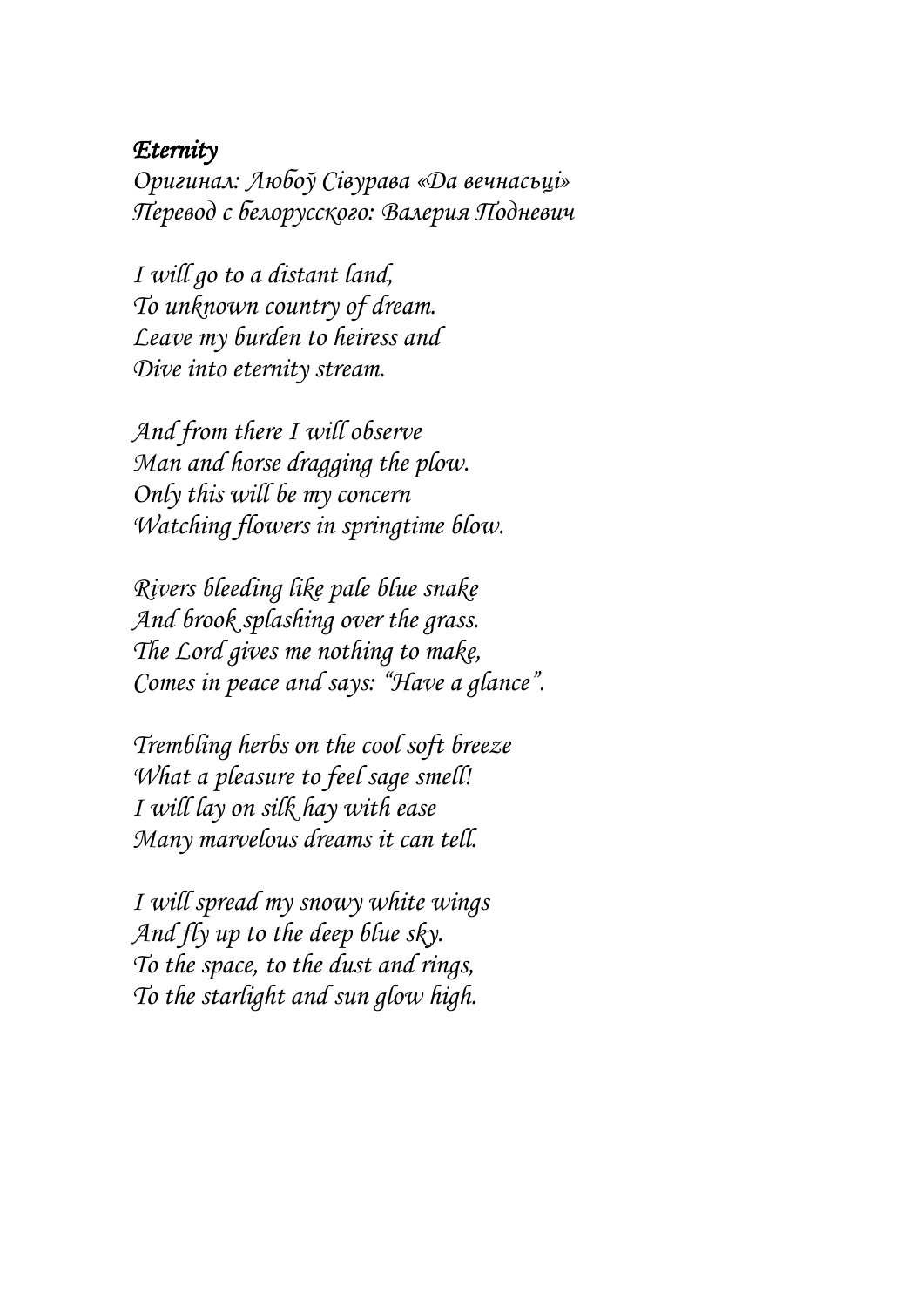#### *Небыццё*

*Оригинал: [Absence, Elizabeth](https://edufsc.bsu.by/pluginfile.php/58096/mod_assign/introattachment/0/Absence%20by%20Elizabeth%20Jennings.doc?forcedownload=1) Jennings Перевод с английского: Владислав Солодкий*

*Ішла туды, дзе бавілі мы час. Усё жыве, квіце садамі спела, Фантанаў вір бруіцца, бы для нас; Нібы і не буяла ды не тлела, Вогнішча, чый жар дачасна згас.*

*Птушыны спеў звівае дрэваў квець, Буяе асалодай непадзельнай, Сплятае думкі, але здольны разумець, Што ў радасці няма ўжо тут надзеі, Бо тут уладарыць смутак – шчасця смерць.*

*А ўсё вакол мігціць, жыве нязменна, Бы як раней, але няма цябе. І небыццё тваё паціху ўзбуйнела, Зямлю ўзняло – фантаны анямелі, Тваё імя гукнуўшы ў журбе.*